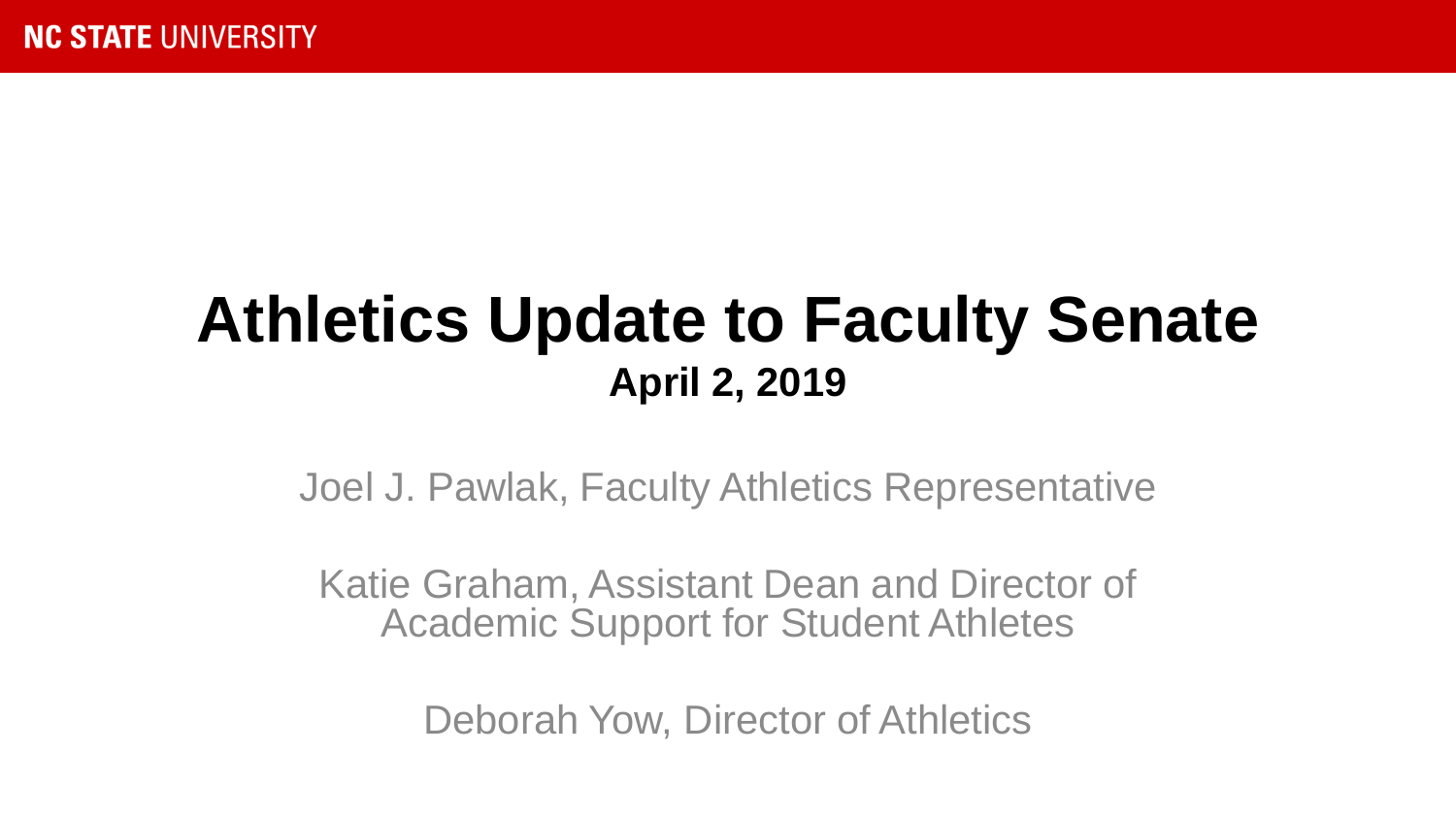### **Overview**

- Report of FAR Pawlak
- Continuing Academic Eligibility Review Pawlak
- Academics Update Graham
- Athletics Update Yow

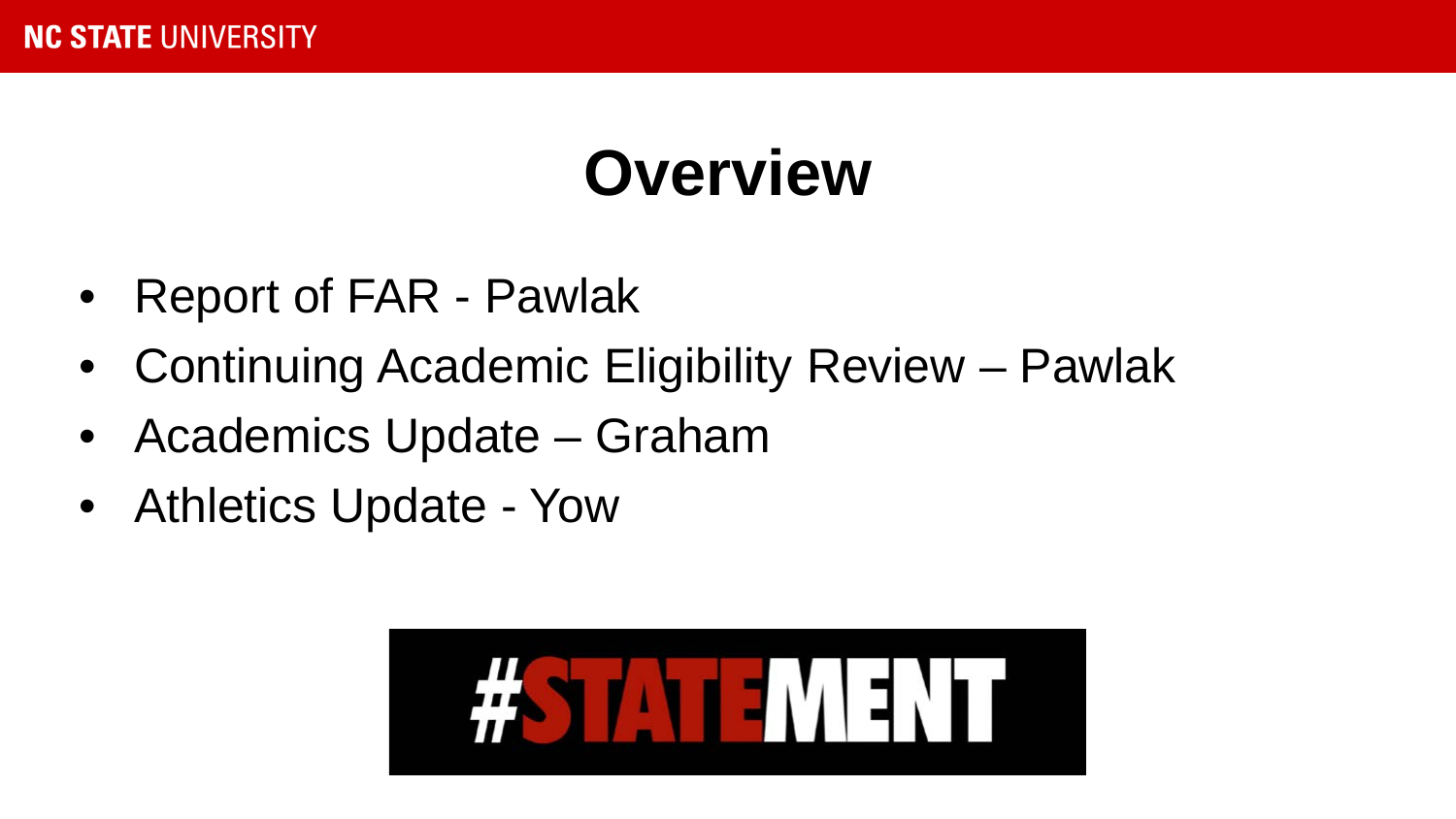## **Council on Athletics**

### **Purpose and Responsibility**

- Assist the Chancellor in exercising institutional control.
- Membership (26) composed of Faculty, Alumni Association, Wolfpack Club, Coaching Staff, Students, Athletics Department Staff (ex officio).<br>Recognition of student scholar athletes.

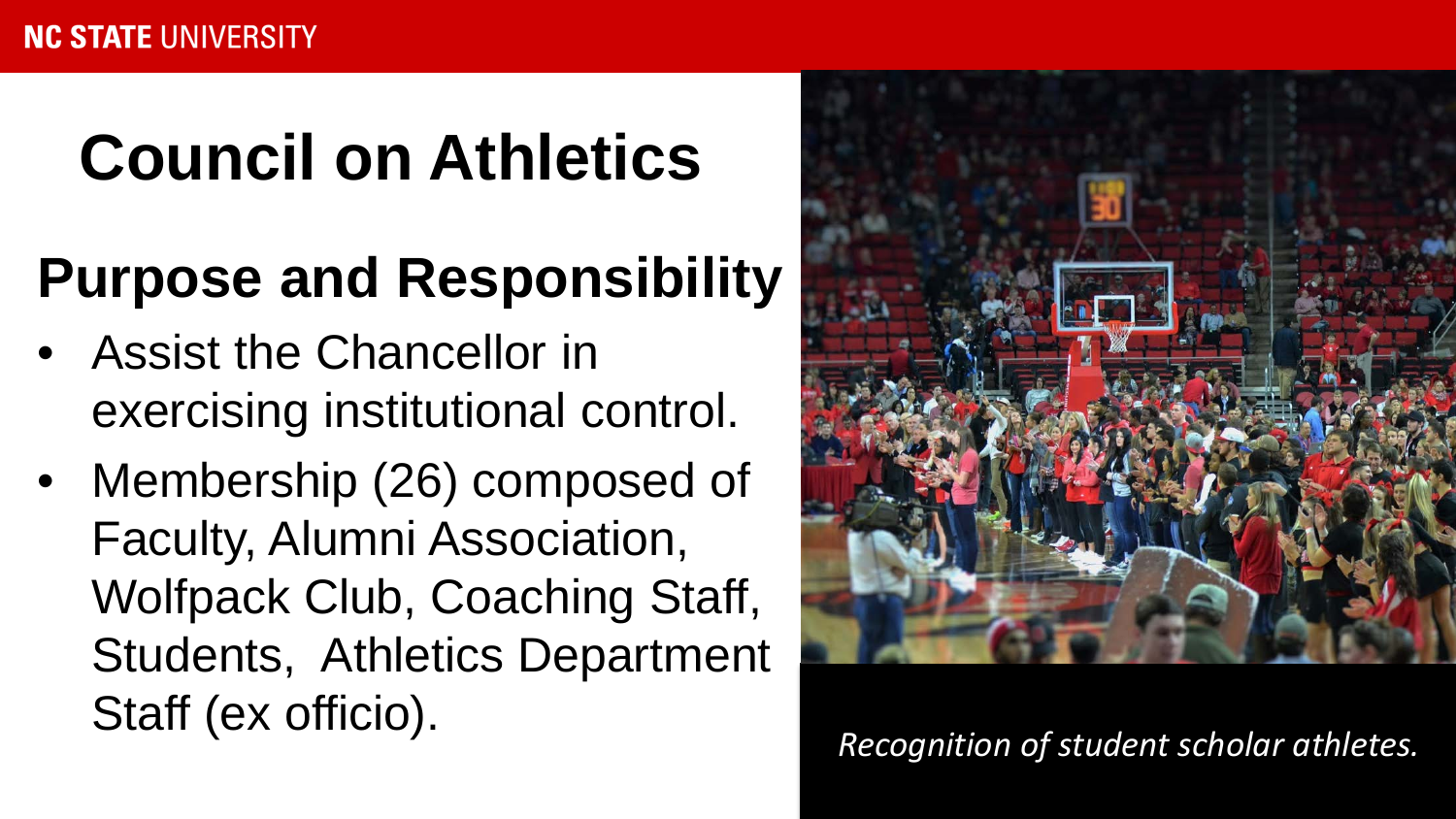# **Summary of Council Activities**

- Revised and modernize Council bylaws
	- Restructure the sub-committees
		- Faculty Academic Committee
		- Committee on Legislation
		- Committee on Health and Wellness
- Meeting Focus Topics:
	- Legislation/Compliance
	- Facilities
	- Finances
	- Mental Well Being of Student Athletes
	- Title  $IX^*$
	- Academic Review<sup>\*</sup> entertainment of the state of the state of the state of the state of the state of the state of the state of the state of the state of the state of the state of the state of the state of the state of th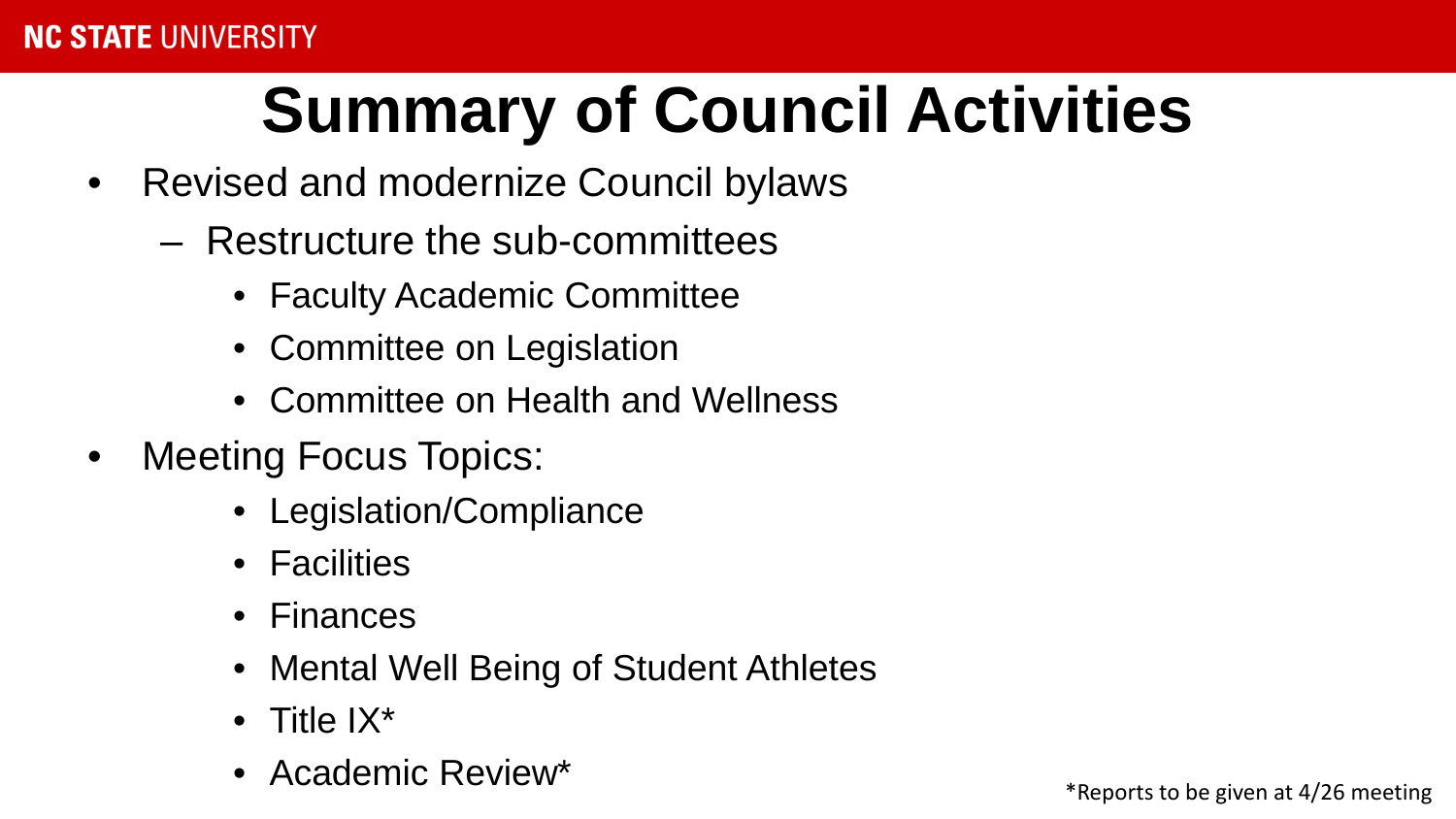#### **NC STATE UNIVERSITY**



### **FAR Report**

• **Culture**—Athletics administration continually reinforces a culture of compliance in all areas of endeavor.

• **Academics**—Student Athletes are achieving at the highest level. National and Conference level academic scholarships and recognition consistently received.

• **Equity**—Consistent education and dedication to this principle.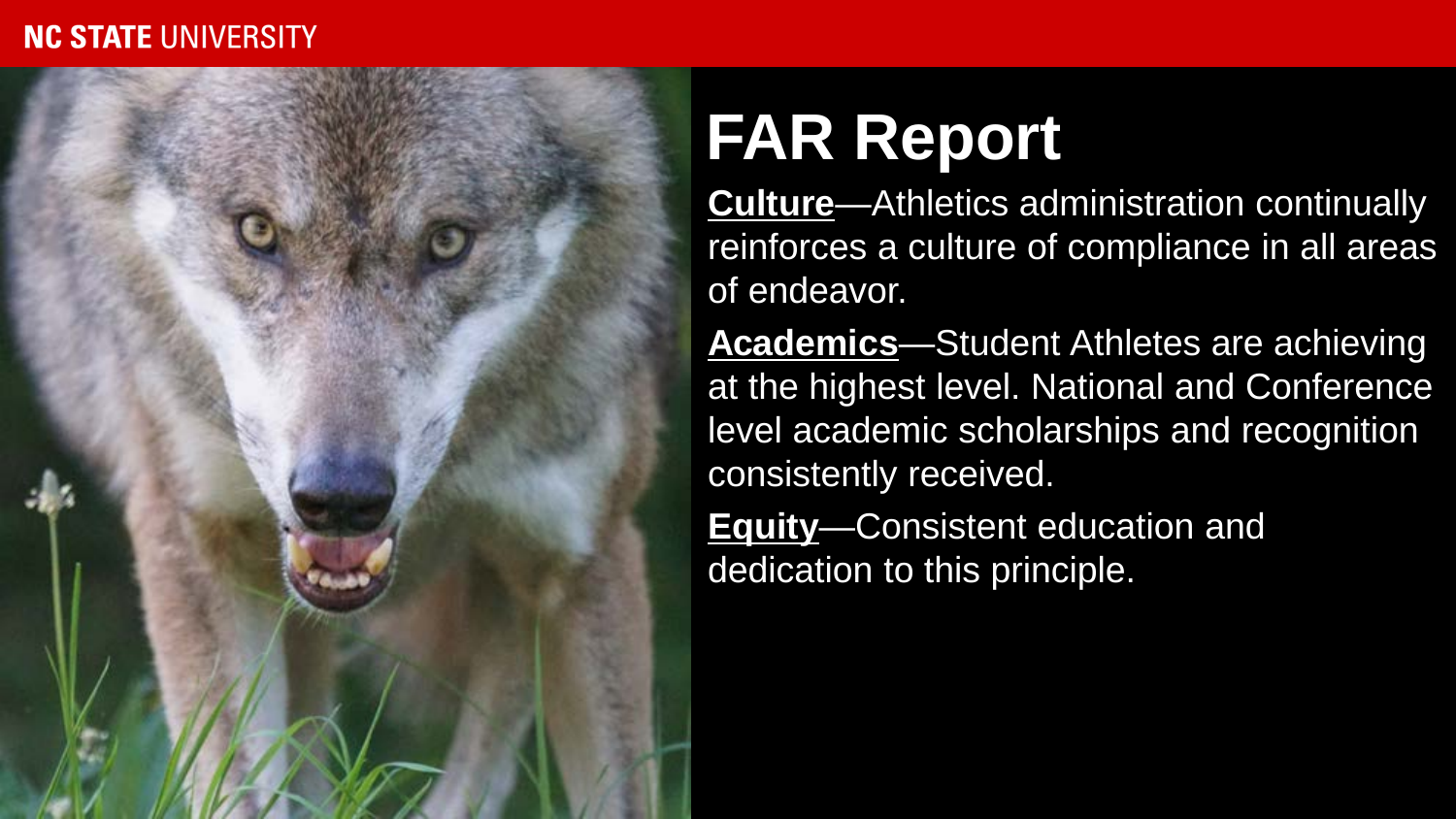# **NCAA and ACC Legislation (highlights)**

- ACC Eliminated intra-conference rule for National Letters of Intent. (NLI)
- ACC Moved to only require a year-inresidence for intra-conference transfers.
- NCAA Established a transfer portal allowing to student to start the transfer process on their own.
- NCAA Added 5 Members to the Board of Governors from outside the membership.
- Currently, there are 76 legislative proposals that will be voted on in mid-April.

#### How the NCAA Works

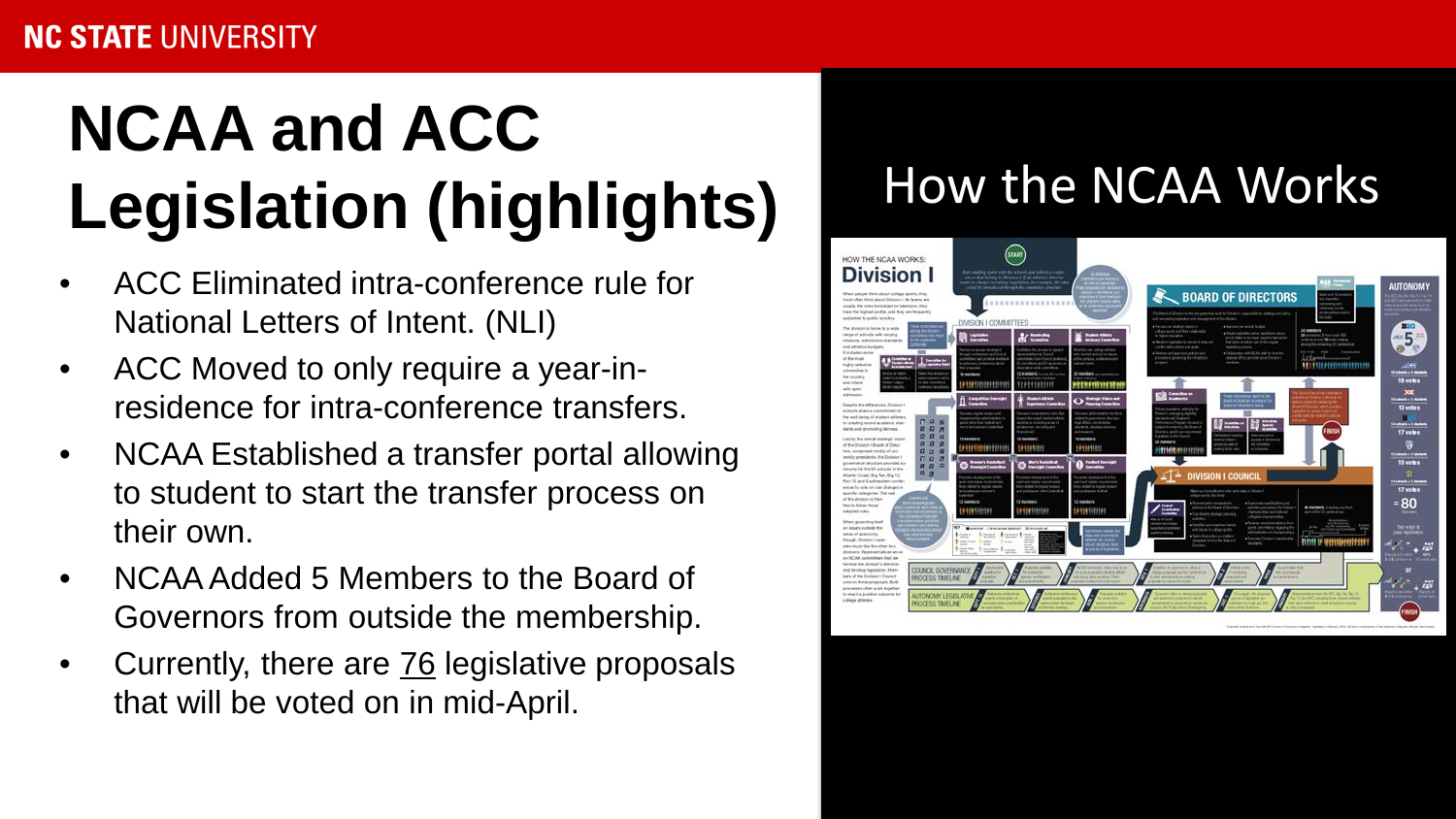# **Continuing Academic Eligibility Review**

- Faculty Academic Committee conducts the review.
- All 530 student athletes reviewed 4 times a year.
- Email notification system alerts FAR of any changes in Student Athletes academic record.
- Integrates with final certification conducting by FAR.
- Most advanced system in the NCAA.



Soren Dahl, NC State Swimmer and 2018 winner of Jim Mckay Scholarship. Awarded at 2018 NCAA FARA National Meeting.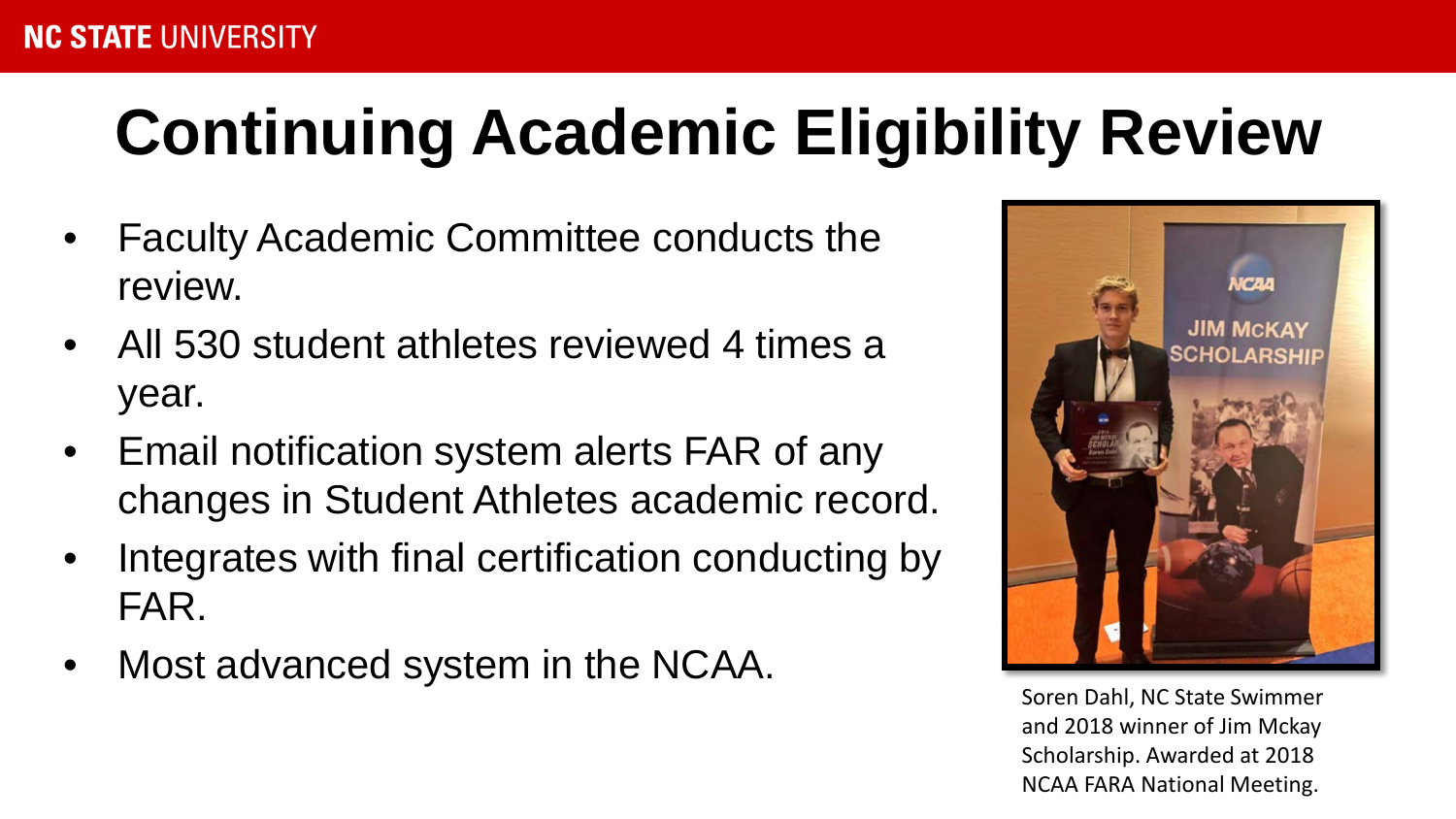#### **Process Overview**

**MYPACK PORTAL** 

**COMMUNICATE** 

| Employee Self Service<br>Student Self Service<br><b>Financial Systems</b><br><b>Human Kessu</b><br><b>Mrs. To Anterior Thursday</b><br>as House Lyan, but foot book To                                                                                                                                                                                                                                                                                                                        |                                                           |                                                                                                  |                                                                                                                                                                   |                                                                       | <b>Academic Details</b>                                                                                                                                                                                                                                        |
|-----------------------------------------------------------------------------------------------------------------------------------------------------------------------------------------------------------------------------------------------------------------------------------------------------------------------------------------------------------------------------------------------------------------------------------------------------------------------------------------------|-----------------------------------------------------------|--------------------------------------------------------------------------------------------------|-------------------------------------------------------------------------------------------------------------------------------------------------------------------|-----------------------------------------------------------------------|----------------------------------------------------------------------------------------------------------------------------------------------------------------------------------------------------------------------------------------------------------------|
| <b>Madent Schoon</b><br>Co. Faculty Nervices<br><b>Admin Services</b><br>If you're lost<br><b>Campus Comments</b><br><b>Student Administers</b><br>players but don't be payment on the For<br>722735<br><b>Records and Enrollment</b><br>Los to be in<br>an A Starting<br>Confection Management<br><b>Student Heancials</b><br>Audiok Ahbassa<br><b>NCAA Athintys Dotal</b><br><b>NCAA Athletes Compilators Data</b><br>VAILABORS<br><b>TALANE TOOL</b><br><b>NCAA Acad Info Batch Review</b> | <b>MOTOR CONTRACTOR</b><br><b>C</b> Employee Self Service |                                                                                                  | <b>Final Certification Roster</b><br><b>Student Athletes</b>                                                                                                      | $A \equiv \emptyset$                                                  | C Englapse Self Service<br><b>Student Services Center</b><br>Americ Participation<br>Review & Certification for Continuing Eligibility<br><b>Cassy Abbelt</b><br>Compliance<br>Sportis:<br>ID: 092876390<br><b>Osgress Audit</b><br><b>NCAA Academic Detai</b> |
| Athletics Queries<br>NGAA Proving for Walk Ons<br>NC STATE UNIVERSITY                                                                                                                                                                                                                                                                                                                                                                                                                         |                                                           | <b>Certification Roster</b>                                                                      |                                                                                                                                                                   |                                                                       | NCAA Compliance Data<br>Term<br>2019 Spring Term<br>2191<br>a Yurma 8<br>Plan<br><b><i>ASSIMILITIE Spot Homestrust 30</i></b><br>NGAA Preview for Walk One<br>NC State 8 . Transfer<br>$\pm 1$<br>Academic Standing<br>Coat Standing                           |
| Access through Central                                                                                                                                                                                                                                                                                                                                                                                                                                                                        | Sport: Women's Skins                                      | Term: 2019 Spring Term                                                                           | <b>Vint Certification Rosts</b>                                                                                                                                   |                                                                       | <b>Athletics Quarter</b><br><b>First Term En</b><br>3015 Fall Term<br><b>Booked Additions</b><br><b>Arademic Load</b><br><b>Working Rester</b><br><b>Term East</b>                                                                                             |
| <b>Employee Portal</b>                                                                                                                                                                                                                                                                                                                                                                                                                                                                        |                                                           |                                                                                                  |                                                                                                                                                                   |                                                                       | <b>Buildest Catalog Units</b><br>Sports Med Roste<br><b>EMA</b><br>133<br>3.00<br>In Progress, Degree                                                                                                                                                          |
|                                                                                                                                                                                                                                                                                                                                                                                                                                                                                               | <b>NCAA Status</b><br>Emplid                              | Qualifier<br>Transfer<br><b>First Term</b><br>Enrolled<br><b>Amateur</b>                         | Eligibility Seasons Of NCAA<br>Remaining Competition Forms Enrolled<br>Medically Five<br>Cleared Year<br>Academis<br>Load<br>Academic                             | Change<br>Certification<br>Certification Notes<br>Cortified           | <b>MAS</b><br>300<br>3.00<br>In Progress, Degree<br>Certification Ross<br>ser.<br>426<br>3.00<br>In Progress, Degre                                                                                                                                            |
|                                                                                                                                                                                                                                                                                                                                                                                                                                                                                               | Change<br>escalates<br><b>Shing Cook</b>                  | <b>Status</b><br><b>Status</b><br>Eigibility<br>Final Qualifier Final: Certified 1978<br>Fall 15 | Findallin<br>Ewoted<br>$\alpha$<br>2 <sup>o</sup><br>ø<br>$\sigma$                                                                                                | $\circ$<br>Yes                                                        | ier <sup>1</sup><br>486<br>3.50<br>In Progress, Degree<br>Participation Roste                                                                                                                                                                                  |
|                                                                                                                                                                                                                                                                                                                                                                                                                                                                                               | 456725595<br>Arthur, Cathy                                | Final: Certified N/B<br>Final Qualifier<br>Fall 14                                               | Full-Time<br>Enrolled<br>$\alpha$<br>$\circ$<br>$\circ$<br>Full-Time                                                                                              | $\circ$<br>Yes                                                        | Financial Aid Compliance                                                                                                                                                                                                                                       |
|                                                                                                                                                                                                                                                                                                                                                                                                                                                                                               | Added to Team<br>Jan. 5.2019                              | Final: Certified Na<br>Final Qualifier<br>Sec 199                                                | Enrolled<br>ø<br>$\circ$<br>ø<br>$\circ$<br>Fud. Time                                                                                                             | $\circ$<br>Yes                                                        | Personal Information                                                                                                                                                                                                                                           |
|                                                                                                                                                                                                                                                                                                                                                                                                                                                                                               | 1 823960127<br>Carlyford, Miner                           | Final: Certified N/B<br>Final Qualifier<br>Fall 17                                               | Enrolled<br>$\circ$<br>288<br>ø<br>Full-Time                                                                                                                      | $\circ$<br><b>Yes</b>                                                 | -Hour Rate<br>Bludent Accounts and Billin<br><b>PTD Unit</b><br>Repeat: 0.00<br>0.00                                                                                                                                                                           |
|                                                                                                                                                                                                                                                                                                                                                                                                                                                                                               | Desain, Kelly<br>882091234                                | $\circ$<br>Final Qualifier<br>Fall 14<br>Granted                                                 | Enrolled<br>$\circ$<br>$\circ$<br>300<br>$\circ$<br>ø<br>Full-Time                                                                                                | $\circ$<br>Yes.                                                       | 35.00<br><b>Melle Sn</b><br>12.00<br>18-Hour<br>** Dest Awards/Sportsorships                                                                                                                                                                                   |
|                                                                                                                                                                                                                                                                                                                                                                                                                                                                                               |                                                           | Final: Certified @<br>Final Qualifier<br>Fal: 16                                                 | Enrolled<br>200<br>$\circ$<br>ø<br>ø<br>Fuß-Time                                                                                                                  | $\circ$<br>Yes                                                        | Service Indicators                                                                                                                                                                                                                                             |
|                                                                                                                                                                                                                                                                                                                                                                                                                                                                                               | 2254526                                                   | Final Qualifier<br>Final: Certified 1978<br>Fall 14                                              | Enrolled<br>$\circ$<br>$\circ$<br>1 <sup>o</sup><br>$\circ$<br>a<br>Full-Time                                                                                     | $\circ$<br>Yes                                                        | 2.782<br>116.00<br>Cum Degres                                                                                                                                                                                                                                  |
|                                                                                                                                                                                                                                                                                                                                                                                                                                                                                               |                                                           | Foat Carthid Na<br>Final Qualifier<br>Fall 15                                                    | <b>Corolled</b><br>ø<br>$\circ$<br>ø<br>20<br>$\circ$<br>Full-Time<br>Less than                                                                                   | Ö<br>Yes.                                                             | 12.00<br>110.00<br><b>Enrolled Degree</b><br>24-Hour<br>Rufer                                                                                                                                                                                                  |
|                                                                                                                                                                                                                                                                                                                                                                                                                                                                                               | $-847112344$<br><b>Kelly, Michell</b>                     | Final Qualifier<br>Final: Certified C<br>Fat 15<br>Automati                                      | ø<br>$\circ$<br>ø<br>$300 \times$<br>Half-Time                                                                                                                    | $\circ$<br>Yes                                                        | 133.00<br>Republican<br>121.00                                                                                                                                                                                                                                 |
|                                                                                                                                                                                                                                                                                                                                                                                                                                                                                               |                                                           | Final: Certified n/a<br>Fall 18<br>Waiver:<br>Approved                                           | Enrobed<br>$\circ$ $\circ$<br>Full-Time                                                                                                                           | ö<br>Yes                                                              | <b>Total Bennetty</b><br>0.00                                                                                                                                                                                                                                  |
|                                                                                                                                                                                                                                                                                                                                                                                                                                                                                               | <b>CO 327336812</b><br><b>Hatham Allen</b>                | Final Qualifier<br>Final Certified N/a<br>Fall 17                                                | Enrolled<br>$\circ$<br>ø<br>$0$ $\sigma$ $\sigma$<br>Full-Time                                                                                                    | $\circ$<br>Yes:                                                       | fekal<br>110.00                                                                                                                                                                                                                                                |
|                                                                                                                                                                                                                                                                                                                                                                                                                                                                                               | 12 933662251<br><b>Stewart Sale</b>                       | Final Certified <i>Dia</i><br>Final Qualifier<br>Fall 15                                         | No Unit<br>30x<br>$\circ$<br>$\overline{c}$<br>a<br>Load                                                                                                          | 16<br>No                                                              | $\circ$<br><b>COOK NEW</b><br>Arademia                                                                                                                                                                                                                         |
| <b>Student Detail Information</b>                                                                                                                                                                                                                                                                                                                                                                                                                                                             | 13 444951243<br><b>Trevers, Cants</b>                     | Final Qualifier Final: Certified INa<br>Fall 17                                                  | Enrolled<br>Full-Time<br>$\circ$<br>1.000<br>ø<br>G.<br>$\circ$                                                                                                   | $\circ$<br>Yes                                                        | Status:<br>FAR Audit<br>Undetermines: #                                                                                                                                                                                                                        |
| <b>Builder Services Corter</b><br>MAKRING   WAS how those 1 Wild-localization   Wild-localization   Wild-Security   Wild-freezer com   W<br><b>Allman Parkstakle</b><br><b>NCAA Status</b>                                                                                                                                                                                                                                                                                                    | <b>Situat</b>                                             |                                                                                                  | <b>Transfer Accounting</b>                                                                                                                                        | <b>C</b> Employee Soll Service                                        | <b>Medical Clearance</b><br><b>Student Atl</b>                                                                                                                                                                                                                 |
| <b>ID SHATSMAN</b><br><b>Note: Callie Arthur</b><br>The Time II Let I bet<br><b>Starte</b><br><b>CAA Academ</b><br><b>Best</b> , Money Boys<br><b>NOW Comme</b><br><b>SCALFORNIA TH' TOAL O</b><br><b>Nor Detroites have</b><br><b>High Bay</b>                                                                                                                                                                                                                                               |                                                           | <b>Bludent Services Center</b><br>Athletic Participation                                         | ACAA Datus   ACAA Datus Overge   ACAA Huis Eligibility   ACAA Thereafer Terms   ACAA Certify Warrand Major   3<br>NCAA Transfer Terms                             | <b>Student Services Center</b><br>Athletic Participation<br>Compliano | <b>Sports Med Roster</b><br>Taim: 2019 Series Terr<br><b>Sport</b> Women's Bid                                                                                                                                                                                 |
| $\frac{1}{2\pi}$<br><b><i><u>Rupports Buts</u></i></b><br><b>Atlantice Stearing</b><br>$\sim$<br>$\sim$ $\sim$<br>100                                                                                                                                                                                                                                                                                                                                                                         |                                                           | <b>Married Washingtown</b><br>Compliance                                                         | (C) assessme                                                                                                                                                      | NCAA Academic Detail                                                  | Penerates   Find   IT!   La Print P. 1-13 at 13 P. La<br><b>Bruist</b><br><b><i>NEAA Bulus Change</i></b><br><b>Mashingty Class</b>                                                                                                                            |
| <b>Marking Planter</b><br>$\left\vert m\right\rangle =\left\vert m\right\rangle =\left\vert m\right\rangle =\left\vert m\right\rangle$<br><b>STATE</b> Property from<br><b>Sunny Your Fox</b><br>$\frac{100}{100}$ at two                                                                                                                                                                                                                                                                     |                                                           | L.<br><b>NCAA Academic Detail</b>                                                                | Sportic Week<br><b>NCAA Transfer Student:</b>                                                                                                                     | <b>NCAA Compliance Data</b>                                           | $(36 - 4)$<br>distant<br><b>Arkell, Cassin</b><br>$2$ degreeses<br>Arthur, Calley                                                                                                                                                                              |
| $\frac{4\pi\sigma}{\Delta\Delta} = 40\text{ mm}$<br><b>Curtification Rd</b>                                                                                                                                                                                                                                                                                                                                                                                                                   |                                                           | Number of Transfer Terms<br>NCAA Compliance Data<br><b>Transfer Terms:</b>                       | Original Admit Term: 2145 CL 2014 Fall Term                                                                                                                       |                                                                       | 1000000000<br>Board, Tool<br>ersenter<br><b>Adacts Text Jan LOTS</b><br>NCAA Previow for Walk One<br>Californi, Monte<br>4.42386942                                                                                                                            |
| <b>Participation Roads</b>                                                                                                                                                                                                                                                                                                                                                                                                                                                                    |                                                           | -Final Transfer States on Pile<br>NCAA Preview for Walk Ons.                                     | Full-time ferms zempleted at other instaution<br>Sem from the other institutes                                                                                    | <b>Uhietica Querie</b>                                                | Beagle, Kally<br>L MONGER<br>front, line<br>6 MAI 19974                                                                                                                                                                                                        |
| Financial Aid Compliant<br>Pos., The F. Late T. Lat.                                                                                                                                                                                                                                                                                                                                                                                                                                          |                                                           | <b>Athletics Queries</b>                                                                         |                                                                                                                                                                   | <b>Working Roster</b>                                                 | <b>Stager, Service</b><br>7. Athenplate<br>0.00000000<br><b>Inche Rome</b>                                                                                                                                                                                     |
| har link and<br>Amate kol<br><b>Basket Assuras and Bills</b>                                                                                                                                                                                                                                                                                                                                                                                                                                  |                                                           | <b>Working Roster</b>                                                                            | The FAR has revised the transfer documents in consultation with ASPSA and Compliance<br>and at parties agree the SA is slights for:<br>Photos and Competitor [11] | <b>Sports Med Roste</b>                                               | 0. servizione<br><b>Ma Rode</b><br>90 ATS234004<br>London, Link                                                                                                                                                                                                |
| <b>Digit Awards/Sports</b>                                                                                                                                                                                                                                                                                                                                                                                                                                                                    |                                                           |                                                                                                  | 02/21/18 10:27 M ASHUBBA                                                                                                                                          | Certification Roste                                                   | 11. STYLINGS<br><b><i>Pathens</i></b> Millane<br><b>Senat falu</b>                                                                                                                                                                                             |
| <b>Service Industries</b><br>[The 1] sensors inner mean on fund                                                                                                                                                                                                                                                                                                                                                                                                                               |                                                           | Sports Med Roster                                                                                | Comments (limited to 254 characters)                                                                                                                              | Participation Rosser                                                  | 12 essente<br><b>Seems, Garde</b><br>13 assemble                                                                                                                                                                                                               |
| [Tel: 2] deniario 14 highs and June Prento<br>(The T) proprie 20198 per Adm News<br><b>Contractor Burnsy</b>                                                                                                                                                                                                                                                                                                                                                                                  |                                                           | Certification Roste                                                                              |                                                                                                                                                                   | Pinancial Aid Compliance                                              | <b>Butmit</b>                                                                                                                                                                                                                                                  |
| Then $\mu$ because the contract of the state of the state of the state of the state of the state of the state of the state of the state of the state of the state of the state of the state of the state of the state of the s                                                                                                                                                                                                                                                                |                                                           | <b>Participation Roster</b>                                                                      |                                                                                                                                                                   | Personal Information                                                  | (2) Return to Search                                                                                                                                                                                                                                           |
| (lines)<br>$\Box$<br><b>WEBARA Road</b>                                                                                                                                                                                                                                                                                                                                                                                                                                                       |                                                           | Tinancial Aid Compilance<br>I                                                                    | Lest Updated: 02/21/2018 10:27:32AM<br>By: AD-USBAR                                                                                                               |                                                                       | Student Accounts and Diling                                                                                                                                                                                                                                    |
| $\Box$<br><b>Bender</b>                                                                                                                                                                                                                                                                                                                                                                                                                                                                       |                                                           | Personal Information<br>OK Canal Appy                                                            |                                                                                                                                                                   | <b>Dept Awards/Sponsorships</b>                                       |                                                                                                                                                                                                                                                                |
| <b>CK Cleve Lives</b>                                                                                                                                                                                                                                                                                                                                                                                                                                                                         |                                                           | <b>D</b> . Student Accounts and Billing                                                          |                                                                                                                                                                   | Service Indicators                                                    |                                                                                                                                                                                                                                                                |
|                                                                                                                                                                                                                                                                                                                                                                                                                                                                                               |                                                           |                                                                                                  |                                                                                                                                                                   |                                                                       |                                                                                                                                                                                                                                                                |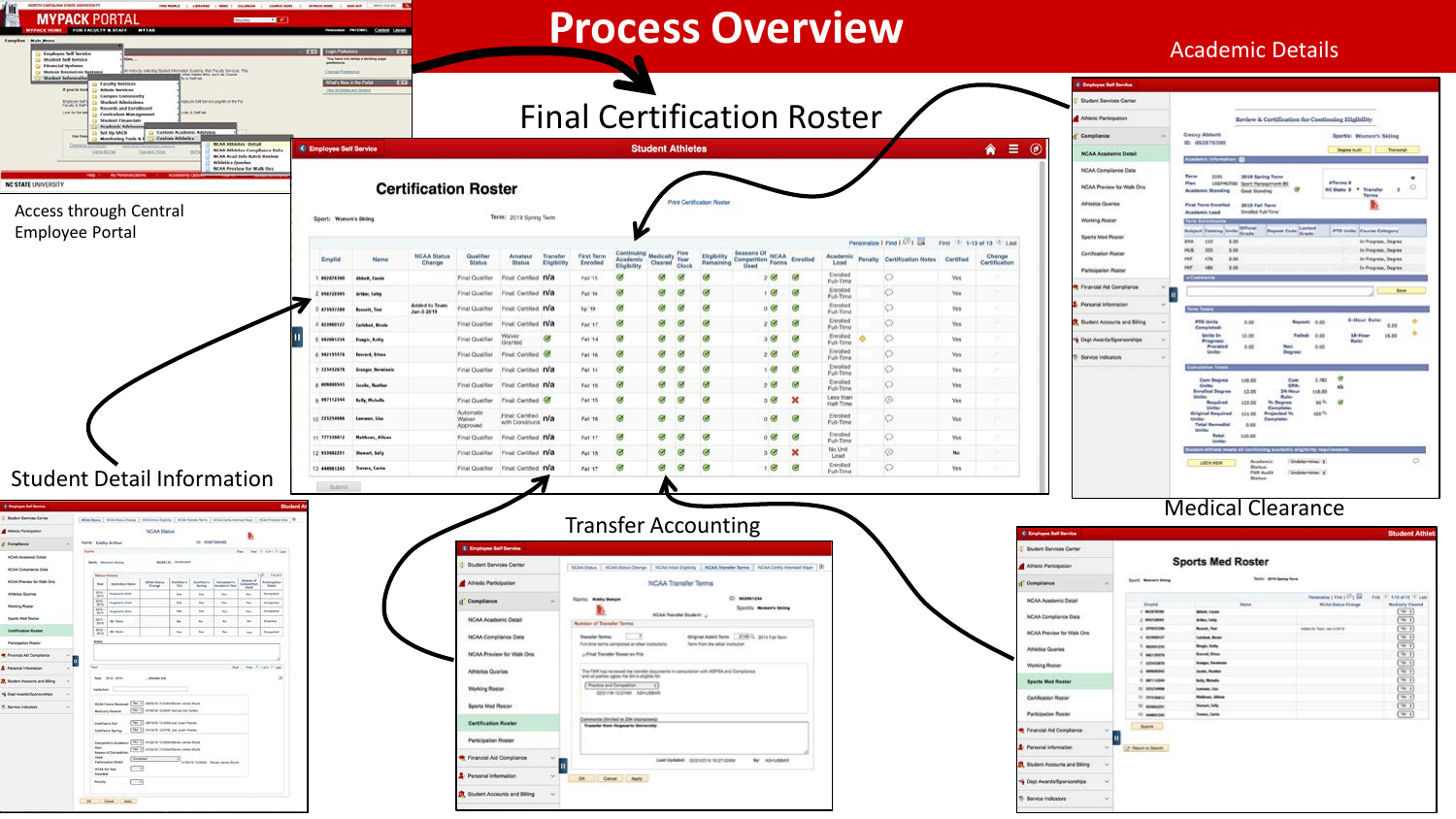#### **NC STATE UNIVERSITY**

#### **Academic Details:**

**This screen is available to all faculty who take part in continuing academic eligibility reviews. Each faculty member certifies the student's academics. This application has programmed into it many of the** 



Review & Certification for Continuing Eligibility

Sport/s: Women's Skiing

Transcript

Degree Audit

**Cassy Abbott** 

ID: 092876390

**Academic Information**